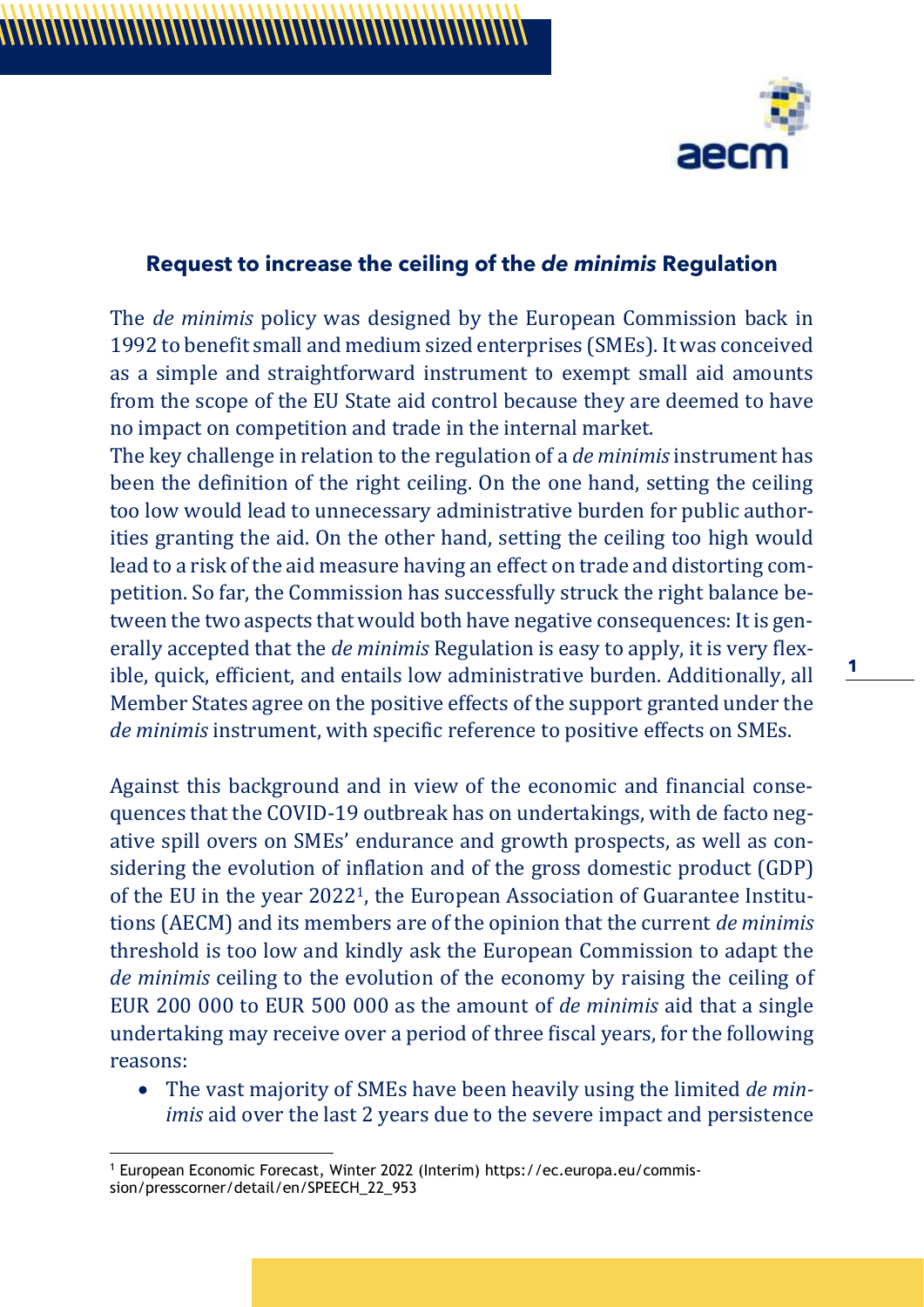

of the coronavirus outbreak. Since the onset of the pandemic, there has been a considerable demand for working capital financing which could only be granted based on the Temporary Framework for State aid measures (TF) and on the *de minimis* Regulation. The benefit of the initial version of the TF was however subject to strict conditions, notably in terms of the overall aid amount and financing period. Accordingly, many SMEs have received working capital financing under the *de minimis* instrument and consequently, the *de minimis* thresholds have been exhausted for many final beneficiaries. In 2022, the continuation of the pandemic and the restrictions related to health security have further weakened the outlook for SMEs which constitute 99% of companies in the EU2. A substantial increase of the *de minimis* ceiling is therefore sorely needed to provide SMEs with the necessary financial support to see it through the current unpredictable operating environment and to allow Member States to respond more adequately to situations that require limited public financial support.

- An increase in the ceiling is further fundamental in light of the foreseen expiry of the TF on 30 June 2022, when the *de minimis* aid will remain an essential, if not the only possibility for many SMEs to obtain the necessary funds to cope with their liquidity needs and to recover in the post-pandemic era when, inter alia, growth in the EU-27 is moderate and vastly heterogeneous across Member States and sectors.
- Initially, the *de minimis* Regulation was set to expire in December 2020 and the current ceiling of EUR 200 000 was established for the period 2014-2020. However, in July 2020, in the context of the 'fitness check' exercise and the European Green Deal as well as the European Industrial Strategy, the Commission prolonged the aforementioned regulation by three years (until 2023), maintaining the same ceiling of EUR 200 000 that has been applying since 2007. Given the 2021 rapid and steady increase in inflation that reached a record high level of 5.1% in the euro area in January 20223, and considering that inflation may turn out higher than expected, an increase of the *de minimis* ceiling is deemed necessary to consider the past, current and future inflation.

<sup>2</sup> <https://www.europarl.europa.eu/factsheets/en/sheet/63/small-and-medium-sized-enterprises>

<sup>3</sup> European Economic Forecast, Winter 2022 (Interim) [https://ec.europa.eu/commis](https://ec.europa.eu/commission/presscorner/detail/en/SPEECH_22_953)[sion/presscorner/detail/en/SPEECH\\_22\\_953](https://ec.europa.eu/commission/presscorner/detail/en/SPEECH_22_953)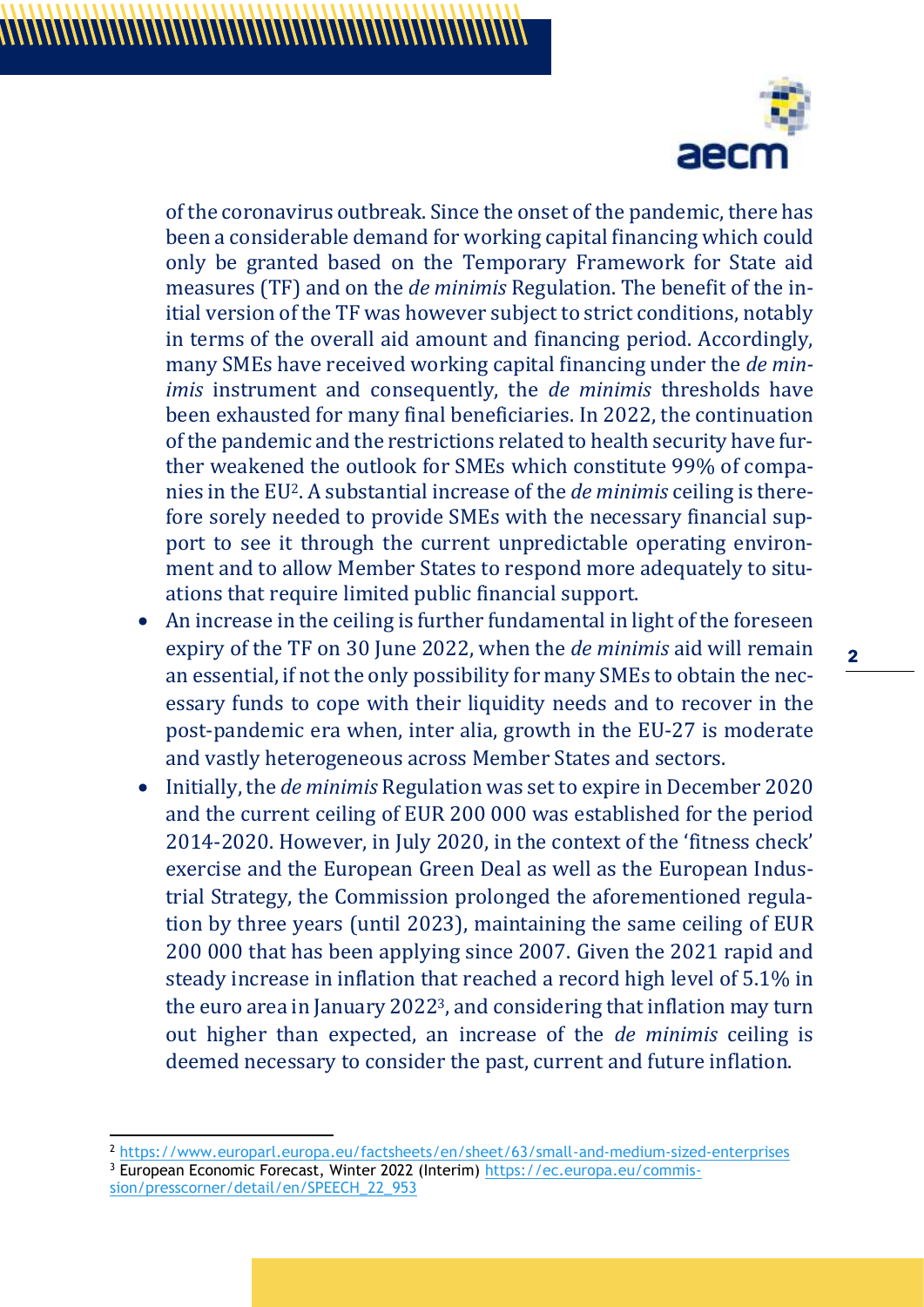

- Moreover, in the context of an inflationary environment with higher interest rates and more expensive loans, a reduction in investment activities by the enterprises can be expected and, in general, a slowdown of the economy. An increase of the *de minimis* ceiling in this situation would make it possible to launch or maintain financing instruments that encourage companies to undertake development projects, which are necessary as part of recovering from the pandemic, regenerating the economy and avoiding the danger of stagflation in the EU.
- Additionally, in the context of the State Aid Modernisation [SAM] initiative, a new definition of the 'single undertaking' was introduced in the *de minimis* Regulation. The notion of undertaking is of particular importance as the EUR 200 000 ceiling applies per undertaking, meaning that all linked enterprises are considered one single undertaking.
- Furthermore, the increase of the threshold is also critical for the successful implementation of the Pan-European Guarantee Fund (EGF). The support under the EGF amounts to 70% and the financial intermediaries carry the remaining 30%. The former constitutes State aid which could either be authorised based on the TF or by use of the *de minimis* Regulation while the latter can also constitute State aid and be granted under the same *de minimis* Regulation. Given the foreseen expiry of the TF in June 2022, the *de minimis* Regulation will be the only one to be applied after this date for the EGF guaranteed amount. Yet, as mentioned above, due to the impact and duration of the pandemic, the limited *de minimis* threshold has been heavily used by SMEs and was generally quickly exhausted in the past 2 years and, consequently, is not high enough to be applied for more measures under the EGF. For this reason, in 2022 the possibilities to apply the *de minimis* Regulation are drastically limited and an increase of the threshold is imperative to allow the intended support to reach the final beneficiaries.
- In addition, the *de minimis* aid can also be used in the context of the structural funds where an increase would be necessary to help SMEs to continue investing into a sustainable future, including the development of green products, while paving the way for better addressing the EU market failures and facilitating the mobilisation of EU resources.
- Finally, it should be noted that *de minimis* aid represents a useful tool to stimulate economic activities in line with the European policy and

**3**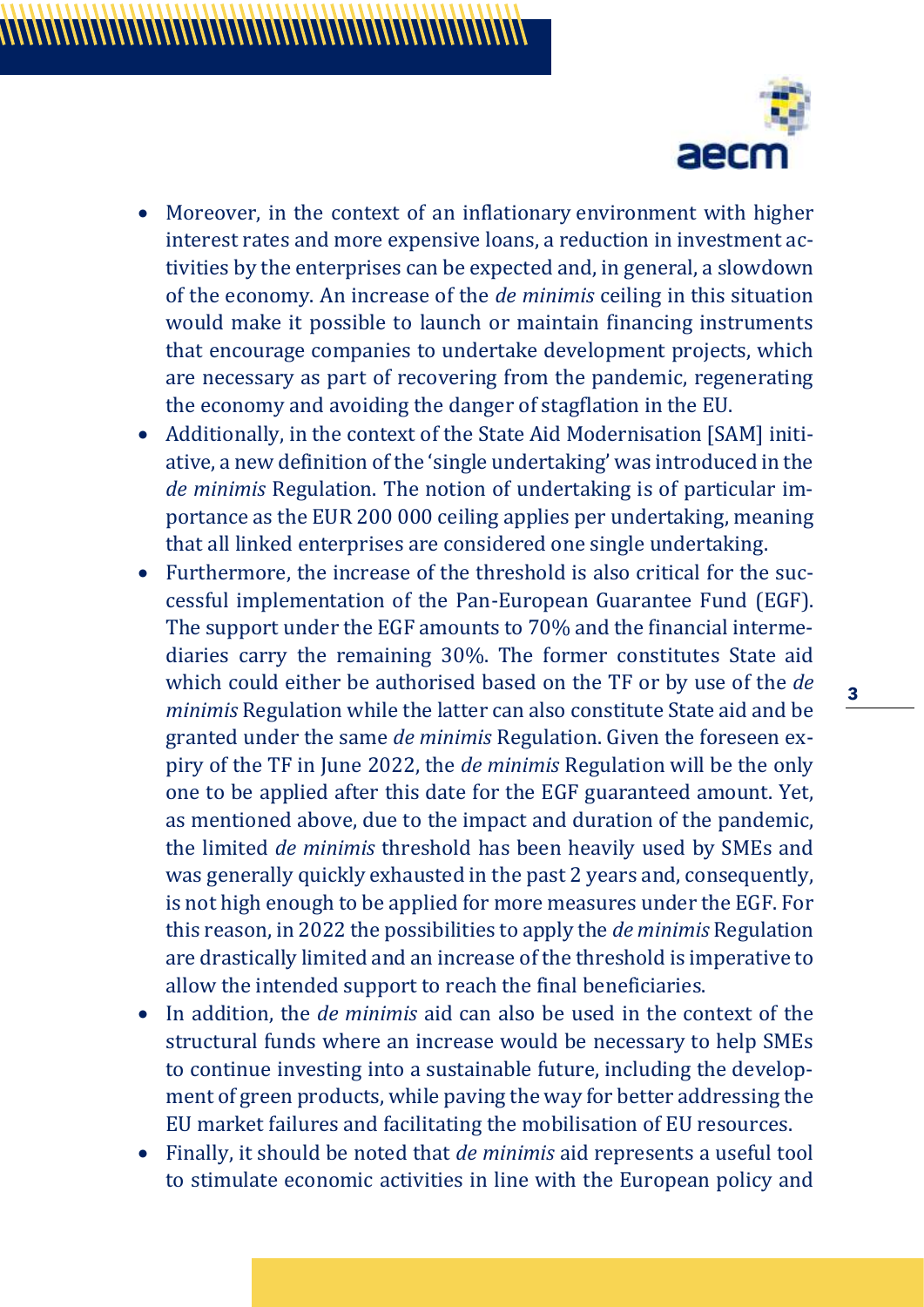

the Union's objectives to meet the green and digital twin transitions since it is embedded in national support measures to address the substantial need for investments.

• Last but not least the role played by SMEs in the transition to a sustainable economy and the challenges faced by them in terms of State aid requirements towards such a transition should be taken into account. Without SMEs on board, this transformation will not take place. Yet, to make such a step there is a need for an SME-fit legislation, appropriate to the entrepreneurial reality and without bureaucratic hurdles. State aid rules must help SMEs embrace the digital and green transformation in the best possible way, and in case of the *de minimis* instrument, with an increase of the ceiling.

AECM would very much appreciate if the European Commission could take our request into its kind consideration and adapt the *de minimis* threshold to the evolution of the economy by raising the ceiling of EUR 200 000 to EUR 500 000 as the amount of *de minimis* aid that a single undertaking may receive over a period of three fiscal years and consider the increase of the amount granted under the *de minimis* Regulation above the EUR 1 000 000 limit for loans and EUR 1 500 000 for guarantees.

Accordingly, we would like to underline the essential role played by the *de minimis* instrument during the current COVID-19 crisis which, combined with the temporary measures introduced with the TF made a significant and decisive difference to the survival of so many SMEs facing liquidity shortages. The *de minimis* Regulation should likewise play an important role for the recovery including the financing of the twin transition.

Brussels, 24 February 2022